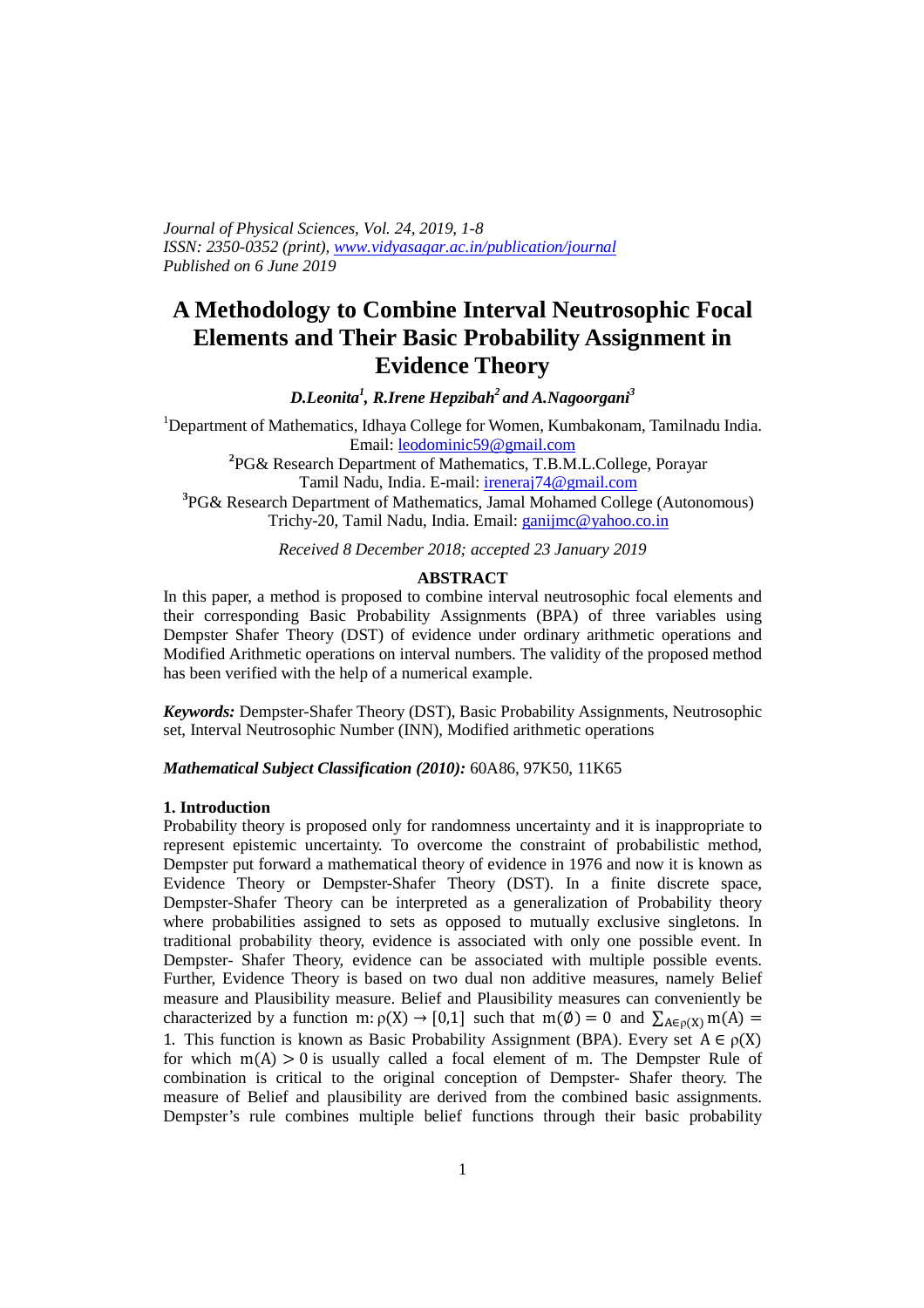assignment (m). These belief functions are defined on the same frame of discernment, but are based on independent assignment or bodies of evidence. The Dempster rule of combination is purely a conjunctive operation. The combination rule results in a belief function based on conjunctive pooled evidence.

The standard way of combining evidence is expressed by the formula

$$
m_{1,2}(A)=\tfrac{\sum_{B\cap C=A}m_1(B).m_2(C)}{1-\sum_{B\cap C=\emptyset}m_1(B).m_2(C)},\ \text{ for all }\ A\neq\emptyset\ \text{ and }\ m_{1,2}(\emptyset)=0.
$$

Neutrosophic set theory was proposed by Smarandache [2] in 1999. The neutrosophic set introduced from a philosophical point of view is difficult to be applied in practical problems since its truth membership function (T), the indeterminacy membership function (I) and the false membership function (F) lie in the non standard interval  $]$ 0-,  $]$  + [.As a simplified form of the neutrosophic set, Wang et al [4] defined an Interval Neutrosophic Set when its three functions are restricted in the real standard interval [0,1].

The paper is organized as follows: Section 1 introduces Dempster- Shafer Theory and Neutrosophic set theory. Section 2 deals with the basic definitions about Neutrosophic set and Interval Neutrosophic Set and their arithmetic operations. Algebraic Combination of Interval neutrosophic Focal elements are given in Section 3and the effectiveness of the proposed method is illustrated by means of an example. Finally, some concluding remarks are given in section 4.

#### **2. Preliminaries**

**Definition 2.1.** Let X be a space of points (objects), with a generic element in X denoted by x. A neutrosophic set A in X is characterized by a truth membership function  $T_A$ , indeterminancy  $I_A$  and a falsity membership function  $F_A$ .  $T_A(x)$ ,  $I_A(x)$  and  $F_A(x)$  are real standard or non standard subsets of ] 0, 1<sup>+</sup>[. That is

$$
T_A: X \to [0, 1^+[, I_A: X \to [0, 1^+[, F_A: X \to [0, 1^+].
$$

There is no restriction on the sum of  $T_A(x)$ ,  $I_A(x)$  and  $F_A(x)$ , so  $0^- \leq \sup T_A(x) + \sup I_A(x) + \sup F_A(x) \leq 3^+$ 

**Definition 2.2.** Let X be a space of points (objects), with a generic element in X denoted by x. An interval neutrosophic set (INS) A in X is characterized by a truth membership function  $T_A$ , indeterminancy  $I_A$  and a falsity membership function $F_A$ . For each point x in  $X, T_A(x), I_A(x), F_A(x) \subseteq [0,1].$ 

**Definition 2.3.** Let X be a space of points and A be a interval neutrosophic set. Then the interval neutrosophic number (INN) is denoted by  $\langle [T^L, T^U], [I^L, I^U], [F^L, F^U] \rangle$ .

#### **2.4. Arithmetic operations on interval neutrosophic set Addition:**

The addition of two interval neutrosophic sets A and B is an interval neutrosophic set C, written as  $C = A+B$ , whose truth membership, indeterminacy membership and falsity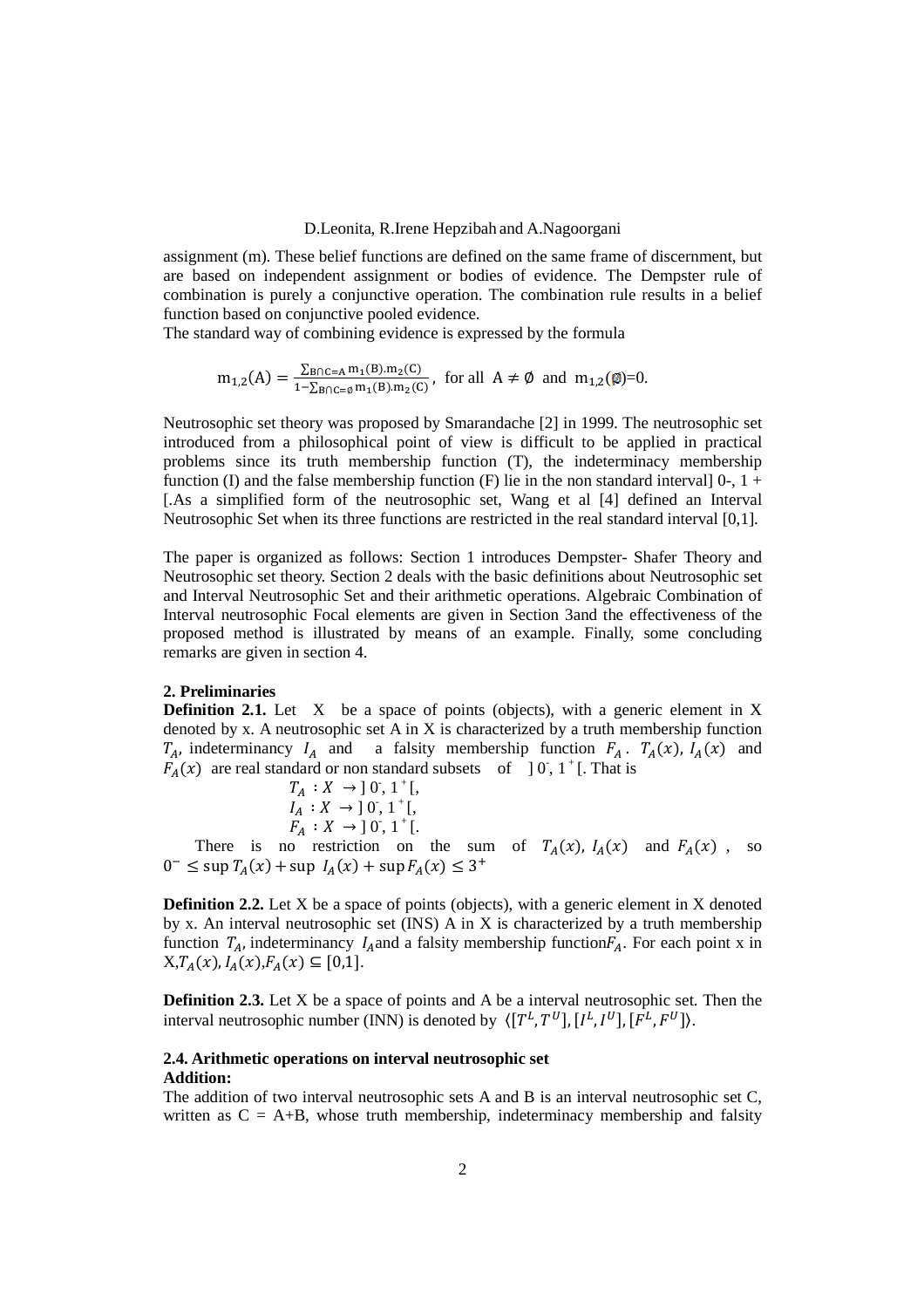A Methodology to Combine Interval Neutrosophic Focal Elements and Their Basic Probability Assignment in Evidence Theory

membership functions are related to those of A and B by inf  $T_c(x) = \min(\inf T_A(x) + \inf T_B(x), 1)$ ,  $\sup T_C(x) = \min(\sup T_A(x) + \sup T_B(x), 1)$ , inf  $I_c(x) = \min(\inf I_A(x) + \inf I_B(x), 1)$ ,  $\sup I_C(x) = \min(\sup I_A(x) + \sup I_B(x), 1)$ ,  $\inf F_C(x) = \min(\inf F_A(x) + \inf F_B(x), 1),$  $\sup F_c(x) = \min(\sup F_A(x) + \sup F_B(x), 1),$ 

for all x in X.

# **Subtraction:**

The subtraction of two interval neutrosophic sets A and B is an interval neutrosophic set C, written as  $C = A-B$ , whose truth membership, indeterminacy membership and falsity membership functions are related to those of A and B by

$$
\inf T_C(x) = \min(\inf T_A(x), \inf F_B(x)),
$$
  
\n
$$
\sup T_C(x) = \min(\sup T_A(x), \sup F_B(x)),
$$
  
\n
$$
\inf I_C(x) = \min(\inf I_A(x), 1 - \sup I_B(x)),
$$
  
\n
$$
\sup I_C(x) = \min(\sup I_A(x), 1 - \inf I_B(x)),
$$
  
\n
$$
\inf F_C(x) = \min(\inf F_A(x), \inf T_B(x)),
$$
  
\n
$$
\sup F_C(x) = \min(\sup F_A(x) + \sup T_B(x)),
$$

for all x in X.

#### **Multiplication:**

The multiplication of two interval neutrosophic sets A and B is an interval neutrosophic set C, written as  $C = A \chi B$ , whose truth membership, indeterminancy membership and falsity membership functions are related to those of A and B by

$$
\inf T_C(x, y) = \inf T_A(x) + \inf T_B(y) - \inf T_A(x) \cdot \inf T_B(y),
$$
  
\n
$$
\sup T_C(x, y) = \sup T_A(x) + \sup T_B(y) - \sup T_A(x) \cdot \sup T_B(y),
$$
  
\n
$$
\inf I_C(x) = \inf I_A(x) \cdot \sup I_B(y),
$$
  
\n
$$
\sup I_C(x) = \sup I_A(x) \cdot \inf I_B(y),
$$
  
\n
$$
\inf F_C(x) = \inf F_A(x) \cdot \sup F_B(y),
$$
  
\n
$$
\sup F_C(x) = \sup F_A(x) \cdot \inf F_B(y),
$$

for all x in X and y in Y.

#### **Scalar Multiplication:**

The scalar multiplication of interval neutrosophic set A is an interval neutrosophic set B, written as B=a.A, whose truth membership, indeterminacy membership and falsity membership functions are related to those of A by

$$
\inf T_B(x) = \min(\inf T_A(x).a, 1)
$$
  
\n
$$
\sup T_B(x) = \min(\sup T_A(x).a, 1)
$$
  
\n
$$
\inf I_B(x) = \min(\inf I_A(x).a, 1)
$$
  
\n
$$
\sup I_B(x) = \min(\sup I_A(x).a, 1)
$$
  
\n
$$
\inf F_B(x) = \min(\inf F_A(x).a, 1)
$$
  
\n
$$
\sup F_B(x) = \min(\sup F_A(x).a, 1)
$$

**Division:**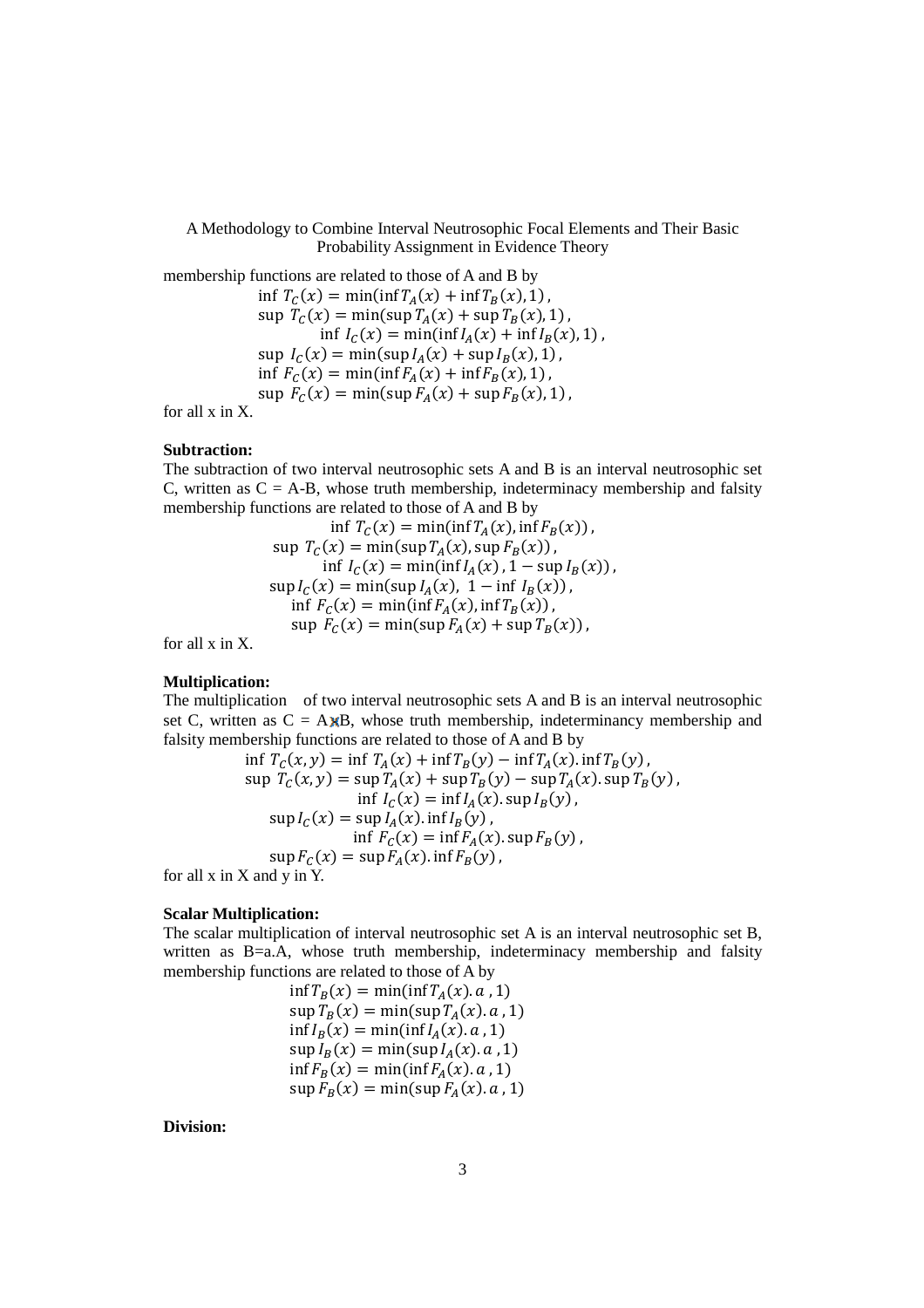The division of two interval neutrosophic sets A and B is an interval neutrosophic set C, written as  $C = A/B$ , whose truth membership, indeterminacy membership and falsity membership functions are related to those of A and B by

If 
$$
T_A^L < T_B^L
$$
 and  $T_A^U < T_B^U$ , then  $\inf T_C(x) = \frac{\inf T_A(x)}{\inf T_B(x)}$ ,  
\n $\sup$   $T_C(x) = \frac{\sup T_A(x)}{\sup T_B(x)}$ .  
\nIf  $T_A^L > T_B^L$  and  $T_A^U > T_B^U$ , then  $\inf T_C(x) = \frac{\inf T_A(x) - \inf T_B(x)}{1 - \inf T_B(x)}$ ,  
\n $\sup$   $T_C(x) = \frac{\sup T_A(x) - \sup T_B(x)}{\sup T_B(x)}$ .  
\nIf  $I_A^L < I_B^L$  and  $I_A^U < I_B^U$ , then  $\inf I_C(x) = \frac{\inf I_A(x)}{\inf I_B(x)}$ ,  
\n $\sup$   $I_C(x) = \frac{\sup I_A(x)}{\sup I_B(x)}$ .  
\nIf  $I_A^L > I_B^L$  and  $I_A^U > I_B^U$ , then  $\inf I_C(x) = \frac{\inf I_A(x) - \inf I_B(x)}{1 - \inf I_B(x)}$ ,  
\n $\sup$   $I_C(x) = \frac{\sup I_A(x) - \sup I_B(x)}{1 - \sup I_B(x)}$ .  
\nIf  $F_A^L < F_B^L$  and  $F_A^U < F_B^U$ , then  $\inf F_C(x) = \frac{\inf F_A(x)}{\inf F_B(x)}$ ,  
\n $\sup$   $F_C(x) = \frac{\sup F_A(x)}{\sup F_B(x)}$ .  
\nIf  $F_A^L > F_B^L$  and  $F_A^U > F_B^U$ , then  $\inf F_C(x) = \frac{\inf F_A(x) - \inf F_B(x)}{1 - \inf F_B(x)}$ ,  
\n $\sup F_C(x) = \frac{\sup F_A(x) - \sup F_B(x)}{1 - \sup F_B(x)}$ ,  
\n $\sup F_C(x) = \frac{\sup F_A(x) - \sup F_B(x)}{1 - \sup F_B(x)}$ .

#### **2.5. Modified arithmetic operations on interval neutrosophic set**

The midpoint of the interval neutrosophic number 
$$
A = \langle [T^{\tilde{L}}, T^U], [I^L, I^U], [F^L, F^U] \rangle
$$
 is  
\n
$$
m(A) = \langle \frac{T^U + T^L}{2}, \frac{I^U + I^L}{2}, \frac{F^U + F^L}{2} \rangle = \langle m_T(A), m_I(A), m_F(A) \rangle
$$
\nSuppose  $A = \langle [T_A^L, T_A^U], [I_A^L, I_A^U], [F_A^L, F_B^U] \rangle$  and  $B = \langle [T_B^L, T_B^U], [I_B^L, I_B^U], [F_B^L, F_B^U] \rangle$  are

two INN's. The modified arithmetic operations on INN are given below.

**Addition:**<br> $A + B = \langle \min(m(A) + m(B) - k, 1), \min(m(A) + m(B) + k, 1) \rangle$  $A + B = \langle min(m(A) + m(B) - k, 1), min(m(A) + m(B) + k, 1) \rangle$ where  $k = \frac{(T_A^U + T_B^U) - (T_A^L + T_B^L)}{2}$  $\frac{(A_1 + B)}{2}$  for truth membership function.  $k = \frac{(I_A^U + I_B^U) - (I_A^L + I_B^L)}{2}$  $\frac{f^2 - (I_A + I_B)}{2}$  for indeterminancy membership function.  $k = \frac{(F_A^U + F_B^U) - (F_A^L + F_B^L)}{2}$  $\frac{(A_1 + B_2)}{2}$  for falsity membership function.

# **Subtraction:**

 $A - B =$  $\{\text{max}(0, m(A) - m(B) - k), \text{max}(0, m(A) - m(B) + k)\}$  for  $m(A) \ge m(B)$ <br> $\text{max}(0, m(B) - m(A) - k)$  may(0 m(R) - m(A) + k)) for m(A) < m(R)  $\{\max(0, m(B) - m(A) - k), \max(0, m(B) - m(A) + k)\}$  for  $m(A) < m(B)$ where  $k = \frac{(T_A^U + T_B^U) - (T_A^L + T_B^L)}{2}$  $\frac{(A_1 + B)}{2}$  for truth membership function.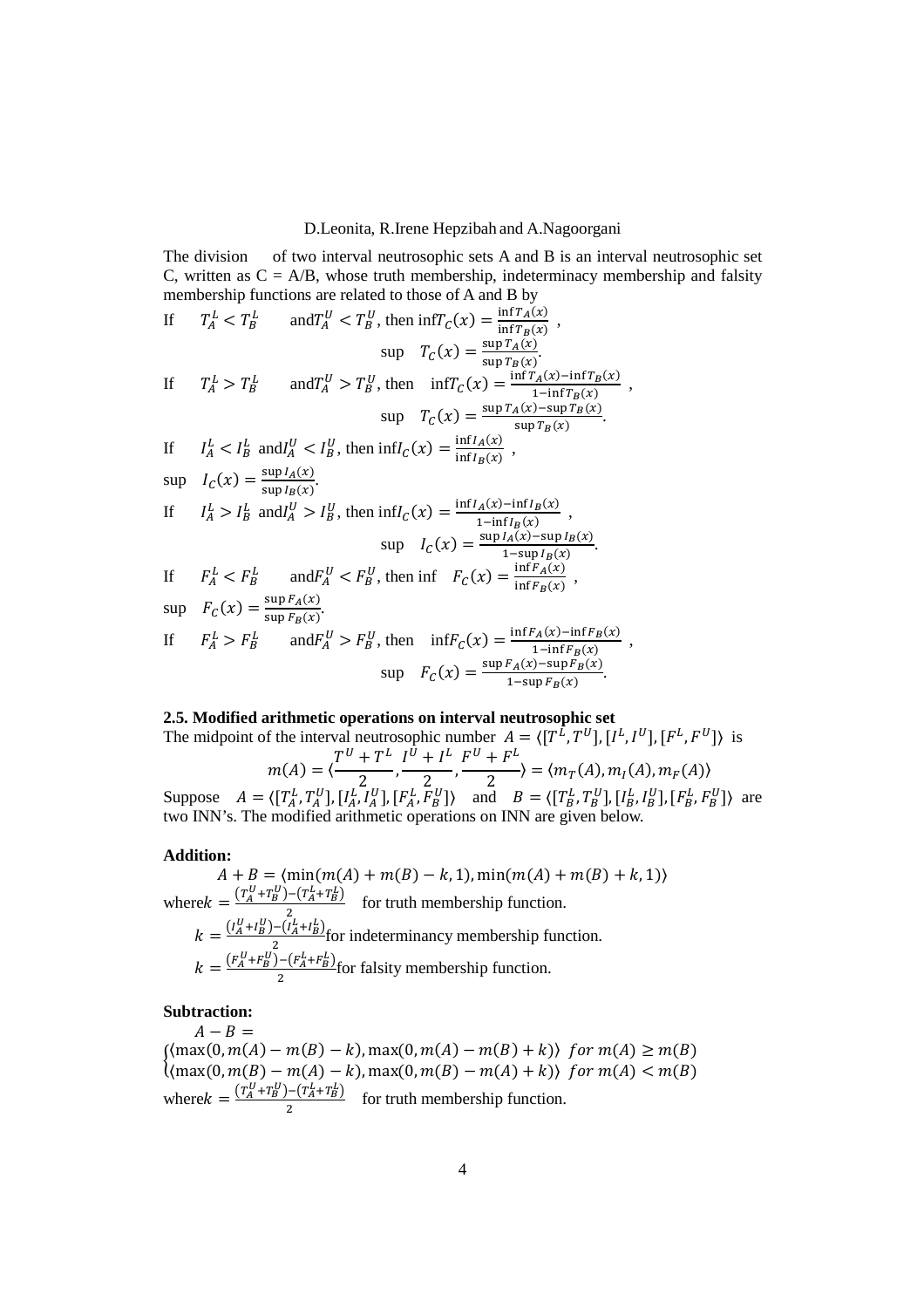A Methodology to Combine Interval Neutrosophic Focal Elements and Their Basic Probability Assignment in Evidence Theory

$$
k = \frac{(I_A^U + I_B^U) - (I_A^L + I_B^L)}{2}
$$
 for indeterminancy membership function.  

$$
k = \frac{(F_A^U + F_B^U) - (F_A^L + F_B^L)}{2}
$$
 for falsity membership function.

#### **Multiplication:**

 $A \times B = \langle m(A)m(B) - k, m(A)m(B) + k \rangle$ where  $k = min(m(A)m(B) - \alpha, \beta - m(A)m(B))$  $\alpha = \min(T_A^L, T_B^L, T_A^L T_B^U, T_A^U T_B^L, T_A^U, T_B^U)$  and  $\beta = \max(T_A^L, T_B^L, T_A^L T_B^U, T_A^U T_B^L, T_A^U, T_B^U)$ . Similarly, we can find  $\alpha$  and  $\beta$  for indeterminacy and falsity functions.

#### **Scalar multiplication:**

Let A be an interval neutrosophic set and  $\lambda$  be any scalar, then

 $A = \begin{cases} \langle [\lambda T_A^L, \lambda T_A^U], [\lambda I_A^L, \lambda I_A^U], [\lambda F_A^L, \lambda F_B^U] \rangle \\ \langle [3T_B^U, 3T_B^U, 3T_B^U, 3T_B^U, 3T_B^U] \rangle \end{cases}$  $\langle \left[ \lambda T^U_A, \lambda T^L_A \right], \left[ \lambda I^U_A, \lambda I^L_A \right], \left[ \lambda F^U_A, \lambda F^L_B \right] \rangle$  for  $\lambda < 0$ 

#### **Division:**

$$
A/B = \begin{cases} (m(A)/m(B) - k, m(A)/m(B) + k) \text{ for } m(A) \le m(B) \\ (m(B)/m(A) - k, m(B)/m(A) + k) \text{ for } m(A) > m(B) \end{cases}
$$
  
where $k = \min(m(A)/m(B) - \alpha, \beta - m(A)/m(B)$  for  $m(A) \le m(B)$   
 $k = \min(m(B)/m(A) - \alpha, \beta - m(B)/m(A)$  for  $m(A) > m(B)$ 

 $\alpha = \min(T_A^L, T_B^L, T_A^L T_B^U, T_A^U T_B^L, T_A^U T_B^U)$  and  $\beta = \max(T_A^L, T_B^L, T_A^L T_B^U, T_A^U T_B^L, T_A^U T_B^U)$ . Similarly, we can find  $\alpha$  and  $\beta$  for indeterminacy and falsity functions.

# **3. Algebraic combination of interval neutrosophic focal elements**

Let  $X_1$  and  $X_2$  be two variables whose values are represented by Dempster- Shafer structure with interval neutrosophic focal elements  $A_1, A_2, A_3, ..., A_n$  and  $B_1, B_2, B_3, \ldots, B_n$  which are considered as intervals and their corresponding Basic Probability Assignments (BPA) are as follows:

 $\mu(A_i) = a_i$  and  $(B_j) = b_j$ ,  $i = 1, 2, 3, ..., n$ & $j = 1, 2, 3, ..., m$ where  $\sum_{i=1}^{n} a_i = 1$  and  $\sum_{j=1}^{m} b_j = 1$ .

First we combine all the interval neutrosophic focal elements using arithmetic operations which will produce '*nm*' number of interval neutrosophic focal elements and there after the corresponding basic probability assignment of resulting interval neutrosophic focal elements will be calculated as follows.

#### **Addition of interval neutrosophic focal elements:**

 $\mu(A_i + B_j) = \frac{\mu(A_i) + \mu(B_j)}{\sum_i \sum_i \mu(A_i) + \mu(B_j)}$  $\sum_i \sum_j \mu(A_i) + \mu(B_j)$ 

**Subtraction of interval neutrosophic focal elements:** 

$$
\mu(A_i - B_j) = \frac{\mu(A_i)(1 - \mu(B_j))}{\sum_i \sum_j \mu(A_i)(1 - \mu(B_j))}
$$

**Multiplication of interval neutrosophic focal elements:** 

$$
\mu(A_i B_j) = \frac{\mu(A_i)\mu(B_j)}{\sum_i \sum_j \mu(A_i)\mu(B_j)}
$$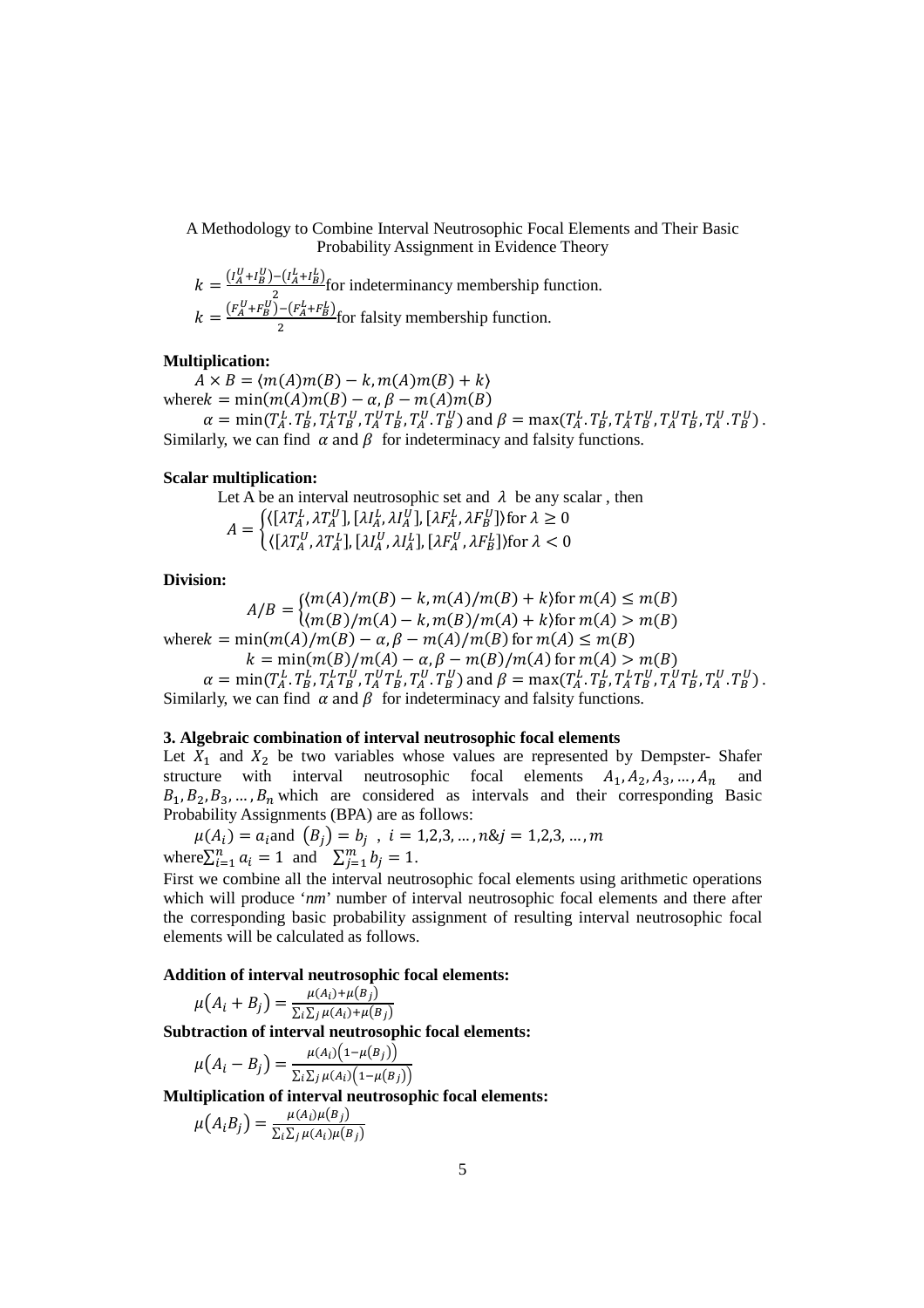#### **Division of interval neutrosophic focal elements:**

$$
\mu(A_i/B_j) = \frac{\mu(A_i)/\mu(B_j)}{\sum_i \sum_j \mu(A_i)/\mu(B_j)}
$$

# **3.1. Basic probability assignment of interval neutrosophic focal elements Numerical example**

Suppose Basic Probability Assignments of two parameters is assigned by an expert and which are given in the following tables:

| <b>Interval Neutrosophic Focal Elements</b>          | <b>BPA</b> |
|------------------------------------------------------|------------|
| $\langle [0.2, 0.4], [0.3, 0.5], [0.3, 0.5] \rangle$ | 0.25       |
| $\langle [0.5, 0.7], [0.0, 0.2], [0.2, 0.3] \rangle$ | 0.40       |
| $\langle [0.6, 0.8], [0.2, 0.3], [0.2, 0.3] \rangle$ | 0.35       |

# **BPA of the first parameter**

# **BPA of the second parameter:**

| <b>Interval Neutrosophic Focal Elements</b>          | <b>RPA</b> |
|------------------------------------------------------|------------|
| $\langle [0.5, 0.7], [0.1, 0.3], [0.1, 0.3] \rangle$ | 0.17       |
| $\langle [0.2, 0.3], [0.2, 0.4], [0.5, 0.8] \rangle$ | 0.43       |
| $\langle [0.4, 0.6], [0.0, 0.1], [0.3, 0.4] \rangle$ | 0.40       |

## **Addition of Interval Neutrosophic Focal Elements and their BPA:**

Adding the Interval neutrosophic focal elements using ordinary and modified arithmetic operations, the resulting interval neutrosophic focal elements and their corresponding BPA are calculated and are given in the following table.

| <b>Focal Elements (Ordinary)</b>                     | <b>Focal Elements (Modified)</b>                     | <b>BPA</b> |
|------------------------------------------------------|------------------------------------------------------|------------|
| $\langle [0.7,1.0], [0.4,0.8], [0.4,0.8] \rangle$    | $\langle [0.7, 1.0], [0.4, 0.8], [0.4, 0.8] \rangle$ | 0.070      |
| $\langle [0.4, 0.7], [0.5, 0.9], [0.8, 1.0] \rangle$ | $\langle [0.4, 0.7], [0.5, 0.9], [0.8, 1.0] \rangle$ | 0.113      |
| $\langle [0.6, 0.1], [0.3, 0.6], [0.6, 0.9] \rangle$ | $\langle [0.6, 0.1], [0.3, 0.6], [0.6, 0.9] \rangle$ | 0.108      |
| $\langle [0.0, 1.0], [0.1, 0.5], [0.3, 0.6] \rangle$ | $\langle [0.0, 1.0], [0.1, 0.5], [0.3, 0.6] \rangle$ | 0.095      |
| $\langle [0.7, 1.0], [0.2, 0.6], [0.7, 1.0] \rangle$ | $\langle [0.7,1.0], [0.2,0.6], [0.7,1.0] \rangle$    | 0.138      |
| $\langle [0.9, 1.0], [0.0, 0.3], [0.5, 0.7] \rangle$ | $\langle [0.9, 1.0], [0.0, 0.3], [0.5, 0.7] \rangle$ | 0.133      |
| $\langle [1.0,1.0], [0.3,0.6], [0.3,0.6] \rangle$    | $\langle [1.0,1.0], [0.3,0.6], [0.3,0.6] \rangle$    | 0.087      |
| $\langle [0.8, 1.0], [0.4, 0.7], [0.7, 1.0] \rangle$ | $\langle [0.8, 1.0], [0.4, 0.7], [0.7, 1.0] \rangle$ | 0.130      |
| $\langle [1.0,1.0], [0.2,0.4], [0.5,0.7] \rangle$    | $\langle [1.0,1.0], [0.2,0.4], [0.5,0.7] \rangle$    | 0.125      |

# **Subtraction of interval neutrosophic focal elements and their BPA**

Subtracting the Interval neutrosophic focal elements using ordinary and modified arithmetic operations, the resulting interval neutrosophic focal elements and their corresponding BPA are calculated and are given in the following table.

| <b>Focal Elements (Ordinary)</b>                     | <b>Focal Elements (Modified)</b>                      | <b>BPA</b> |
|------------------------------------------------------|-------------------------------------------------------|------------|
| $\langle [0.1, 0.3], [0.7, 0.9], [0.5, 0.7] \rangle$ | (0.0, 0.3], [0.0, 0.4], [0.0, 0.4])                   | 0.1038     |
| $\langle [0.2, 0.4], [0.6, 0.8], [0.3, 0.5] \rangle$ | $\langle [0.1, 0.9], [0.0, 0.3], [0.0, 0.3] \rangle$  | 0.0713     |
| $\langle [0.2, 0.4], [0.9, 1.0], [0.4, 0.6] \rangle$ | $\langle [0.0, 0.2], [0.2, 0.5], [0.0, 0.3] \rangle$  | 0.0750     |
| $\langle [0.1, 0.3], [0.7, 0.8], [0.2, 0.3] \rangle$ | $\langle [0.0, 0.25], [0.0, 0.4], [0.0, 0.2] \rangle$ | 0.1660     |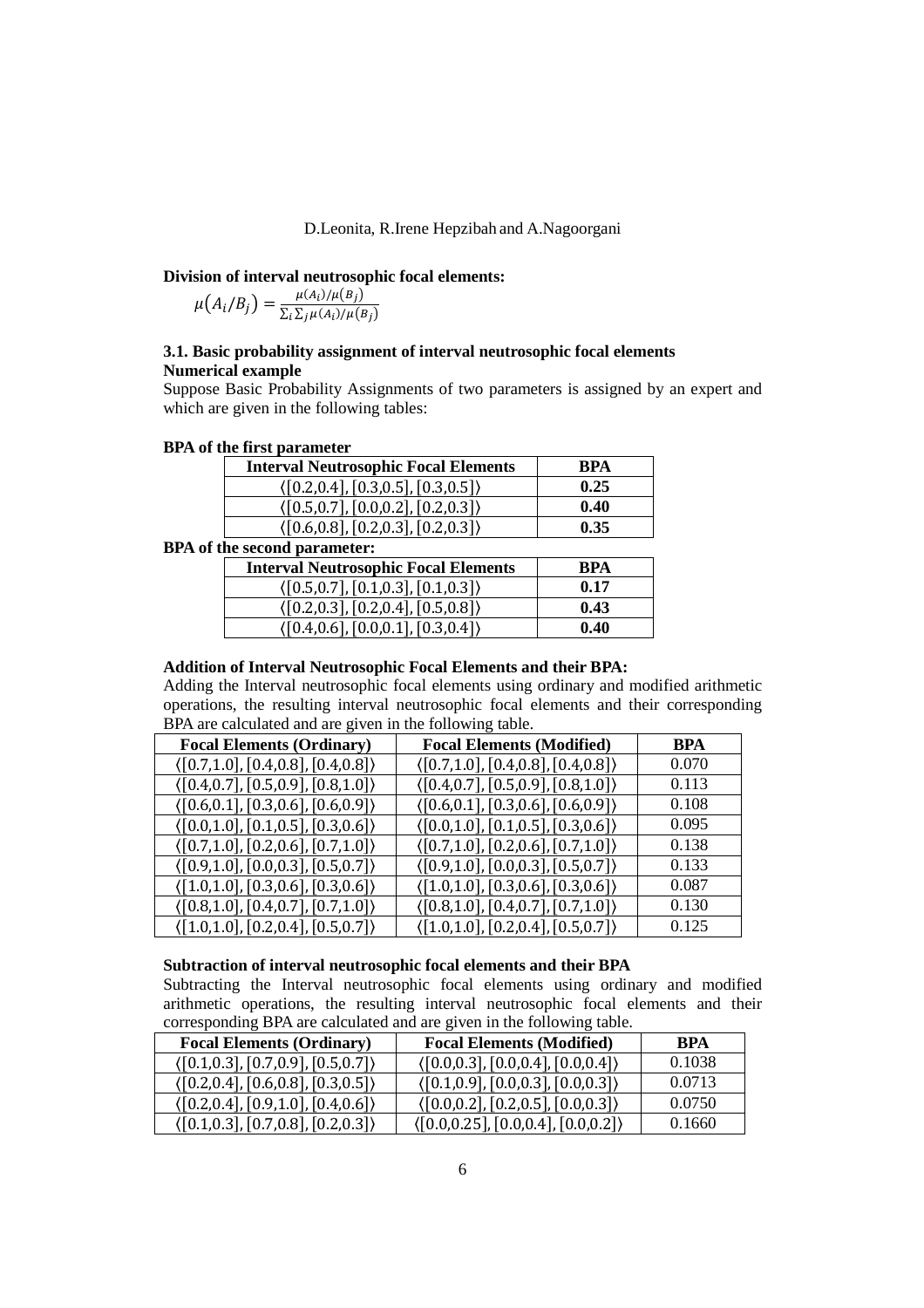A Methodology to Combine Interval Neutrosophic Focal Elements and Their Basic Probability Assignment in Evidence Theory

| $\langle [0.5, 0.7], [0.6, 0.8], [0.2, 0.3] \rangle$ | $\langle$ [0.25,0.5], [0.0,0.4], [0.0,0.2])           | 0.1140 |
|------------------------------------------------------|-------------------------------------------------------|--------|
| $\langle [0.3, 0.4], [0.9, 1.0], [0.4, 0.6] \rangle$ | $\langle [0.1, 0.4], [0.0, 0.2], [0.1, 0.4] \rangle$  | 0.1200 |
| $\langle [0.1, 0.3], [0.7, 0.9], [0.5, 0.7] \rangle$ | $\langle [0.3, 0.7], [0.0, 0.2], [0.2, 0.5] \rangle$  | 0.1453 |
| $\langle [0.5, 0.8], [0.6, 0.8], [0.2, 0.3] \rangle$ | $\langle [0.0, 0.35], [0.0, 0.2], [0.0, 0.2] \rangle$ | 0.0998 |
| $\langle [0.3, 0.4], [0.9, 1.0], [0.4, 0.6] \rangle$ | $\langle [0.2, 0.5], [0.0, 0.4], [0.1, 0.4] \rangle$  | 0.1050 |

#### **Multiplication of interval neutrosophic focal elements and their BPA :**

Multiplyingthe Interval neutrosophic focal elements using ordinary and modified arithmetic operations, the resulting interval neutrosophic focal elements and their corresponding BPA are calculated and are given in the following table.

| <b>Focal Elements (Ordinary)</b>                          | <b>Focal Elements (Modified)</b>                          | <b>BPA</b> |
|-----------------------------------------------------------|-----------------------------------------------------------|------------|
| (0.60, 0.82, 0.03, 0.15, 0.03, 0.15)                      | (0.10, 0.26, 0.03, 0.13, 0.03, 0.13)                      | 0.0425     |
| (0.30, 0.42, 0.03, 0.20, 0.15, 0.40)                      | $(0.04, 0.11], [0.06, 0.18], [0.15, 0.37])$               | 0.1075     |
| (0.52, 0.76, 0.0, 0.05, 0.09, 0.20)                       | (0.08, 0.22, 0.0, 0.04, 0.09, 0.19)                       | 0.1000     |
| (0.75, 0.91, 0.0, 0.06, 0.02, 0.09)                       | $([0.25, 0.47], [0.0, 0.04], [0.02, 0.08])$               | 0.0680     |
| (0.60, 0.79, 0.0, 0.08, 0.10, 0.24)                       | $(0.10, 0.20], [0.0, 0.06], [0.10, 0.22])$                | 0.1720     |
| $(0.70, 0.88], [0.0, 0.02], [0.06, 0.12])$                | $(0.20, 0.40], [0.0, 0.01], [0.06, 0.11])$                | 0.1600     |
| (0.80, 0.94, 0.02, 0.09, 0.02, 0.09)                      | $( [0.30, 0.54], [0.02, 0.08], [0.02, 0.08])$             | 0.0595     |
| $(0.68, 0.86], [0.04, 0.12], [0.10, 0.24])$               | $\langle [0.13, 0.23], [0.05, 0.11], [0.1, 0.23] \rangle$ | 0.1505     |
| $\langle [0.76, 0.92], [0.0, 0.03], [0.03, 0.12] \rangle$ | $(0.24, 0.46], [0.0, 0.03], [0.06, 0.12])$                | 0.1400     |

# **Division of interval neutrosophic focal elements and their BPA**

Dividing the Interval neutrosophic focal elements using ordinary and modified arithmetic operations, the resulting interval neutrosophic focal elements and their corresponding BPA are calculated and are given in the following table.

| <b>Focal Elements (Ordinary)</b>              | <b>Focal Elements (Modified)</b>              | <b>BPA</b> |
|-----------------------------------------------|-----------------------------------------------|------------|
| $( [0.40, 0.60], [0.20, 0.30], [0.20, 0.30])$ | $( [0.20, 0.80], [0.20, 0.80], [0.20, 0.80])$ | 0.1378     |
| $(0.0, 0.30], [0.13, 0.16], [0.60, 0.62])$    | $(0.60, 1.00], [0.50, 1.00], [0.40, 0.80])$   | 0.0545     |
| (0.50, 0.66, 0.30, 0.40, 0.00, 0.16)          | (0.30, 0.90, 0.00, 0.25, 0.75, 0.90)          | 0.0585     |
| $(0.00, 1.00], [0.00, 0.60], [0.10, 1.00])$   | $( [0.70, 1.00], [0.00, 1.00], [0.30, 1.00])$ | 0.2205     |
| (0.30, 0.60, 0.00, 0.50, 0.60, 0.71)          | (0.30, 0.50, 0.00, 0.60, 0.30, 0.60)          | 0.8718     |
| $(0.20, 0.30], [0.00, 0.10], [0.70, 0.80])$   | $(0.60, 1.00], [0.00, 1.00], [0.50, 0.90])$   | 0.0937     |
| $(0.20, 0.30], [0.10, 1.00], [0.10, 1.00])$   | $(0.60, 1.00], [0.30, 1.00], [0.30, 1.00])$   | 0.1929     |
| $(0.50, 0.70], [0.00, 0.70], [0.30, 0.70])$   | $(0.25, 0.60], [0.50, 1.00], [0.30, 0.60])$   | 0.7628     |
| $(0.30, 0.50], [0.00, 0.30], [0.60, 0.80])$   | (0.50, 0.90, 0.00, 0.40, 0.40, 1.00)          | 0.0785     |

# **4. Conclusion**

Evidence theory can handle both aleatory and epistemic uncertainty. Three important functions in evidence theory are the basic probability assignment function, Belief function and Plausibility function which are used to quantify the given variable. However, due to the presence of uncertainty, focal elements can sometimes be treated as interval neutrosophic numbers. As already stated in this paper interval neutrosophic focal elements and their BPA of three variables are combined by arithmetic operations. From